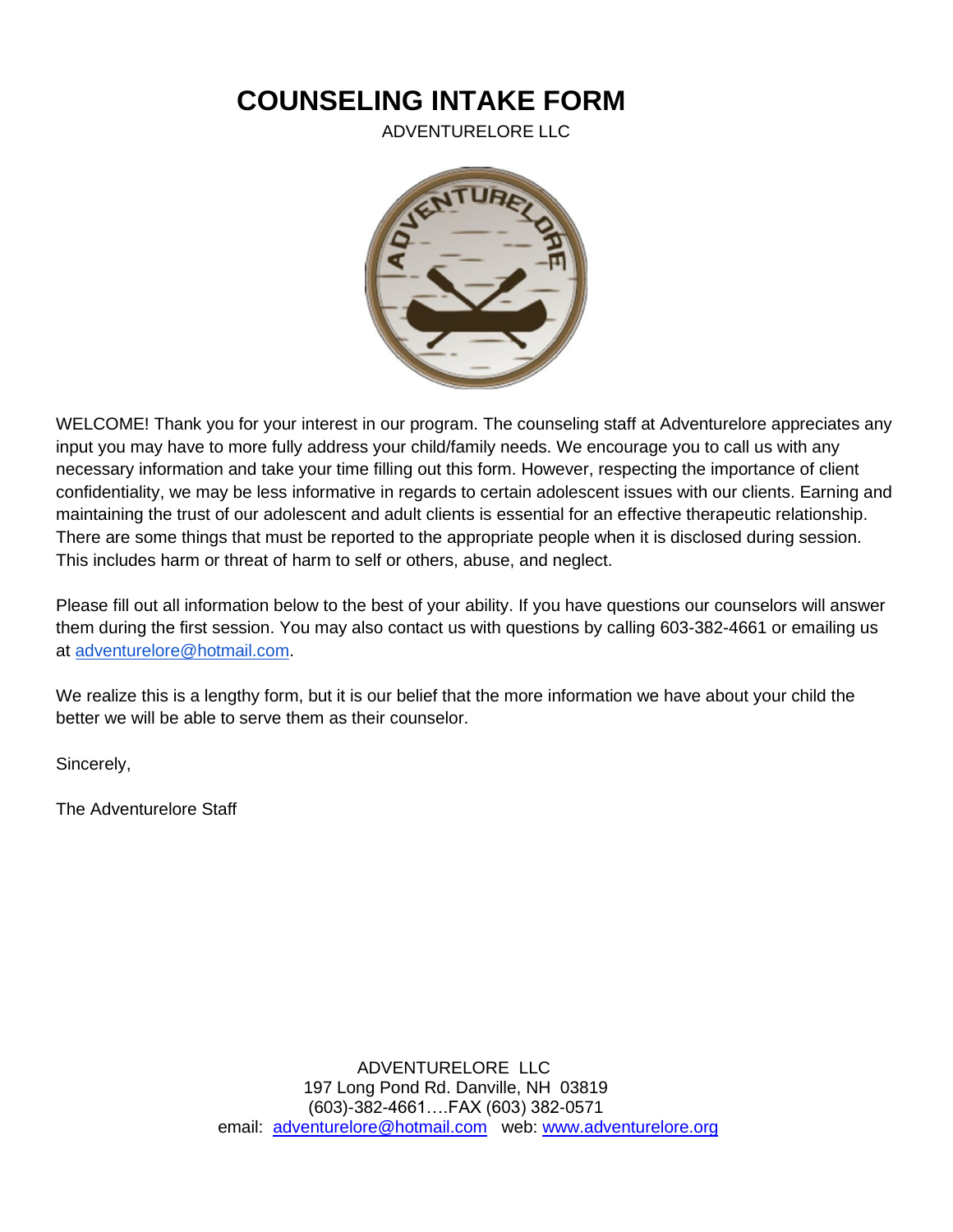# **CLIENT INFORMATION**

| Name (First MI Last): ____                                                                               |                                                                                                                       |                           |                                     |            |
|----------------------------------------------------------------------------------------------------------|-----------------------------------------------------------------------------------------------------------------------|---------------------------|-------------------------------------|------------|
| Current Age: ________                                                                                    |                                                                                                                       |                           |                                     |            |
| DOB: _______________                                                                                     |                                                                                                                       | Weight: _________________ | Eye Color: _________________        |            |
| <b>LEGAL ADDRESS</b>                                                                                     |                                                                                                                       |                           |                                     |            |
|                                                                                                          |                                                                                                                       |                           |                                     |            |
|                                                                                                          |                                                                                                                       |                           |                                     |            |
| <b>CURRENT MAILING ADDRESS</b>                                                                           |                                                                                                                       |                           |                                     |            |
|                                                                                                          |                                                                                                                       |                           |                                     |            |
|                                                                                                          |                                                                                                                       |                           |                                     |            |
|                                                                                                          |                                                                                                                       |                           |                                     |            |
| Reason for attending counseling services at Adventurelore:                                               |                                                                                                                       |                           |                                     |            |
|                                                                                                          | ,我们也不能在这里的人,我们也不能在这里的人,我们也不能在这里的人,我们也不能在这里的人,我们也不能在这里的人,我们也不能在这里的人,我们也不能在这里的人,我们也                                     |                           |                                     |            |
|                                                                                                          | <u> 1989 - Johann Stoff, amerikansk politiker (d. 1989)</u>                                                           |                           |                                     |            |
|                                                                                                          |                                                                                                                       |                           |                                     |            |
| What is the nature of symptoms or behaviors and when did they start (please be as detailed as possible): |                                                                                                                       |                           |                                     |            |
|                                                                                                          |                                                                                                                       |                           |                                     |            |
|                                                                                                          |                                                                                                                       |                           |                                     |            |
|                                                                                                          | <u> 1989 - Johann John Stone, markin sanat masjid a shekara ta 1989 - An tsarat masjid a shekara ta 1980 - An tsa</u> |                           |                                     |            |
| <b>PARENT AND FAMILY INFORMATION:</b>                                                                    |                                                                                                                       |                           |                                     |            |
| <b>Mother:</b>                                                                                           |                                                                                                                       |                           |                                     |            |
|                                                                                                          |                                                                                                                       |                           |                                     |            |
|                                                                                                          | Phone #: Home_________________                                                                                        |                           | Work#:__________________________    |            |
|                                                                                                          |                                                                                                                       |                           |                                     |            |
|                                                                                                          | Address: (If different than child)                                                                                    |                           |                                     |            |
|                                                                                                          |                                                                                                                       |                           |                                     | <b>ZIP</b> |
| <b>Father:</b>                                                                                           |                                                                                                                       |                           |                                     |            |
|                                                                                                          |                                                                                                                       |                           |                                     |            |
| Phone #: Home__________________                                                                          |                                                                                                                       |                           |                                     |            |
|                                                                                                          |                                                                                                                       |                           | EMAIL:_____________________________ |            |
|                                                                                                          | Address: (If different than child)                                                                                    |                           |                                     |            |

STREET: \_\_\_\_\_\_\_\_\_\_\_\_\_\_\_\_\_\_\_\_\_\_\_\_\_\_TOWN: \_\_\_\_\_\_\_\_\_\_\_\_\_\_\_\_\_\_STATE: \_\_\_\_\_\_ZIP\_\_\_\_\_\_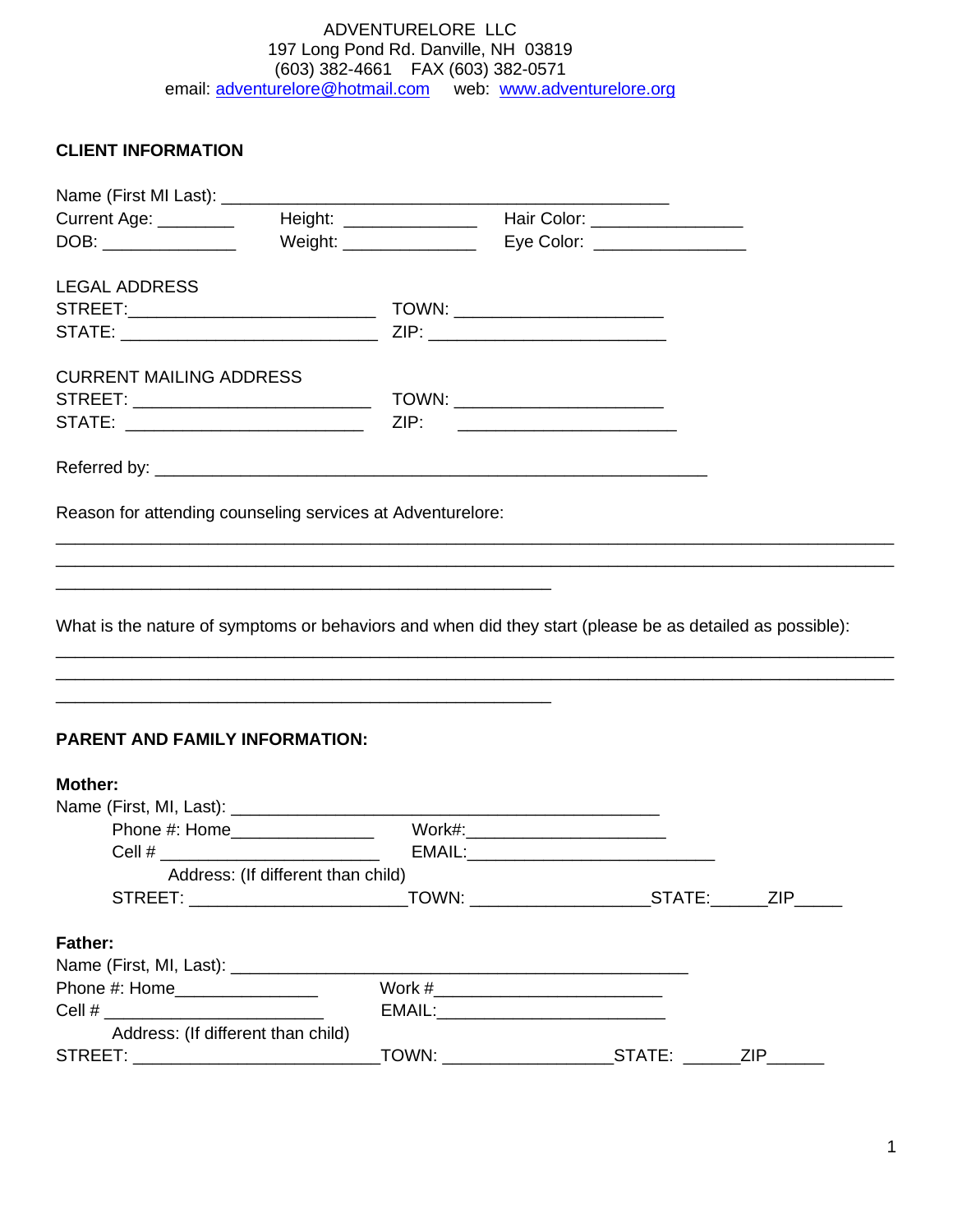**Step-parents / Guardians:** Name (First, MI, Last): \_\_\_\_\_\_\_\_\_\_\_\_\_\_\_\_\_\_\_\_\_\_\_\_\_\_\_\_\_\_\_\_\_\_\_\_\_\_\_\_\_\_\_\_\_ Phone #: Home \_\_\_\_\_\_\_\_\_\_ Work#\_\_\_\_\_\_\_\_\_\_\_\_\_\_\_\_\_\_\_\_\_\_\_\_\_ Cell #\_\_\_\_\_\_\_\_\_\_\_\_\_\_\_\_\_\_\_ EMAIL:\_\_\_\_\_\_\_\_\_\_\_\_\_\_\_\_\_\_\_\_\_\_\_\_ Address: (If different than child) STREET: \_\_\_\_\_\_\_\_\_\_\_\_\_\_\_\_\_\_\_TOWN: \_\_\_\_\_\_\_\_\_\_\_\_\_\_\_\_\_\_\_STATE: \_\_\_\_\_\_\_\_\_\_ ZIP:\_\_\_\_\_\_ **Siblings:** Name Age \_\_\_\_\_\_\_\_\_\_\_\_\_\_\_\_\_\_\_\_\_\_\_\_ \_\_\_\_\_\_ M / F \_\_\_\_\_\_\_\_\_\_\_\_\_\_\_\_\_\_\_\_\_\_\_\_ \_\_\_\_\_\_ M / F  $M/F$ \_\_\_\_\_\_\_\_\_\_\_\_\_\_\_\_\_\_\_\_\_\_\_\_ \_\_\_\_\_\_ M / F \_\_\_\_\_\_\_\_\_\_\_\_\_\_\_\_\_\_\_\_\_\_\_\_ \_\_\_\_\_\_ M / F

# **MEDICAL INFORMATION / HISTORY**

Name of primary care physician:

| History of:           |        |                                                    |      |  |
|-----------------------|--------|----------------------------------------------------|------|--|
|                       | Client | <b>Family Member</b>                               | Name |  |
| Seizures:             | Y/N    | Y/N                                                |      |  |
| Sleep Walking:        | Y/N    | Y/N                                                |      |  |
| Enuresis:             | Y/N    | Y/N                                                |      |  |
| Asthma:               | Y/N    | Y/N                                                |      |  |
| Diabetes:             | Y/N    | Y/N                                                |      |  |
| <b>Heart Disease:</b> | Y/N    | Y/N                                                |      |  |
| <b>Stroke</b>         | Y/N    | Y/N                                                |      |  |
| Concussion (s)        | Y/N    | Y/N                                                |      |  |
| Cancer                | Y/N    | Y/N                                                |      |  |
| HIV / AIDS            | Y/N    | Y/N                                                |      |  |
|                       |        | Please tell us more about these medical conditions |      |  |

\_\_\_\_\_\_\_\_\_\_\_\_\_\_\_\_\_\_\_\_\_\_\_\_\_\_\_\_\_\_\_\_\_\_\_\_\_\_\_\_\_\_\_\_\_\_\_\_\_\_\_\_\_\_\_\_\_\_\_\_\_\_\_\_\_\_\_\_\_\_\_\_\_\_\_\_\_\_\_\_\_\_\_\_\_\_\_\_ \_\_\_\_\_\_\_\_\_\_\_\_\_\_\_\_\_\_\_\_\_\_\_\_\_\_\_\_\_\_\_\_\_\_\_\_\_\_\_\_\_\_\_\_\_\_\_\_\_\_\_\_\_\_\_\_\_\_\_\_\_\_\_\_\_\_\_\_\_\_\_\_\_\_\_\_\_\_\_\_\_\_\_\_\_\_\_\_ \_\_\_\_\_\_\_\_\_\_\_\_\_\_\_\_\_\_\_\_\_\_\_\_\_\_\_\_\_\_\_\_\_\_\_\_\_\_\_\_\_\_\_\_\_\_\_\_\_\_\_\_\_\_\_\_\_\_\_\_\_\_\_\_\_\_\_\_\_\_\_\_\_\_\_\_\_\_\_\_\_\_\_\_\_\_\_\_

\_\_\_\_\_\_\_\_\_\_\_\_\_\_\_\_\_\_\_\_\_\_\_\_\_\_\_\_\_\_\_\_\_\_\_\_\_\_\_\_\_\_\_\_\_\_\_\_\_\_\_\_\_\_\_\_\_\_\_\_\_\_\_\_\_\_\_\_\_\_\_\_\_

### **\*Known Allergies\*:**

#### Medication/Epipen:\_\_\_\_\_\_\_\_\_\_\_\_\_\_\_\_\_\_\_\_\_\_\_\_\_\_\_\_\_\_\_\_\_\_\_\_\_\_\_\_\_\_\_\_\_\_\_\_\_\_\_\_\_\_\_\_\_\_\_\_\_

OTHER significant medical conditions of the client or family member:

\_\_\_\_\_\_\_\_\_\_\_\_\_\_\_\_\_\_\_\_\_\_\_\_\_\_\_\_\_\_\_\_\_\_\_\_\_\_\_\_\_\_\_\_\_\_\_\_\_\_\_\_\_\_\_\_\_\_\_\_\_\_\_\_\_\_\_\_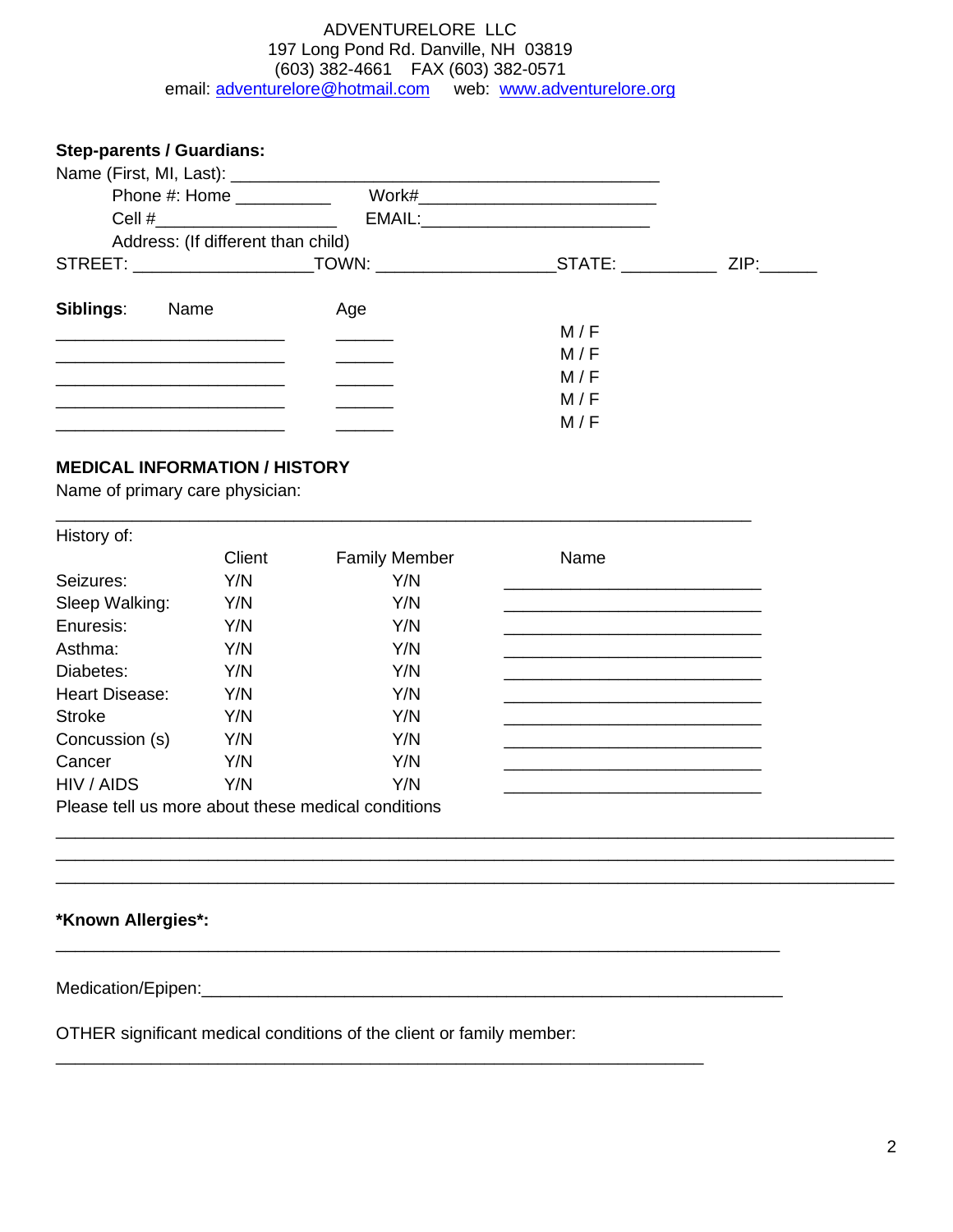**Activity Level:**

Average amount of exercise per week (Please Circle one per row)

|                       | Intensity:                                                                                                                                                                                       | No Activity          |                  | Light          |                  | Moderate | High               |           |
|-----------------------|--------------------------------------------------------------------------------------------------------------------------------------------------------------------------------------------------|----------------------|------------------|----------------|------------------|----------|--------------------|-----------|
|                       | Duration:                                                                                                                                                                                        | $20 \text{ min}$     | $30 \text{ min}$ |                | $45 \text{ min}$ |          | 1 hour or more     |           |
|                       | Frequency:                                                                                                                                                                                       | 1x per week          |                  |                | 2 x per week     |          | 3 x per week       | 4 or more |
|                       | Overall my child's physical health is (Please circle one):<br>Excellent                                                                                                                          | Good                 | Fair             |                | Poor             |          |                    |           |
|                       | <b>PRESCRIPTION MEDICATIONS:</b>                                                                                                                                                                 |                      |                  |                |                  |          |                    |           |
|                       | Name of Medication                                                                                                                                                                               | Dosage and Frequency |                  | Reason for use |                  |          |                    |           |
|                       |                                                                                                                                                                                                  |                      |                  |                |                  |          |                    |           |
|                       |                                                                                                                                                                                                  |                      |                  |                |                  |          |                    |           |
|                       | <b>PSYCHIATRIC HISTORY</b>                                                                                                                                                                       |                      |                  |                |                  |          |                    |           |
| $\bullet$             | Has your child ever been to counseling before?<br>If yes please tell us where and with whom<br>Has your child EVER had a mental health diagnosis? Y/N<br>If yes, please tell us when and by whom |                      |                  | Y/N            |                  |          |                    |           |
|                       | Examples: General Anxiety, Depression, ADHD, PTSD, Autism Spectrum                                                                                                                               |                      |                  |                |                  |          |                    |           |
| Diagnosis             |                                                                                                                                                                                                  | When                 |                  | Diagnosed By   |                  |          |                    |           |
|                       |                                                                                                                                                                                                  |                      |                  |                |                  |          |                    |           |
|                       | Is there a history of any of the following?                                                                                                                                                      |                      |                  |                |                  |          |                    |           |
|                       |                                                                                                                                                                                                  |                      | Client           |                | Family           |          | <b>Member Name</b> |           |
| Anxiety<br>Depression |                                                                                                                                                                                                  |                      | Y/N<br>Y/N       |                | Y/N<br>Y/N       |          |                    |           |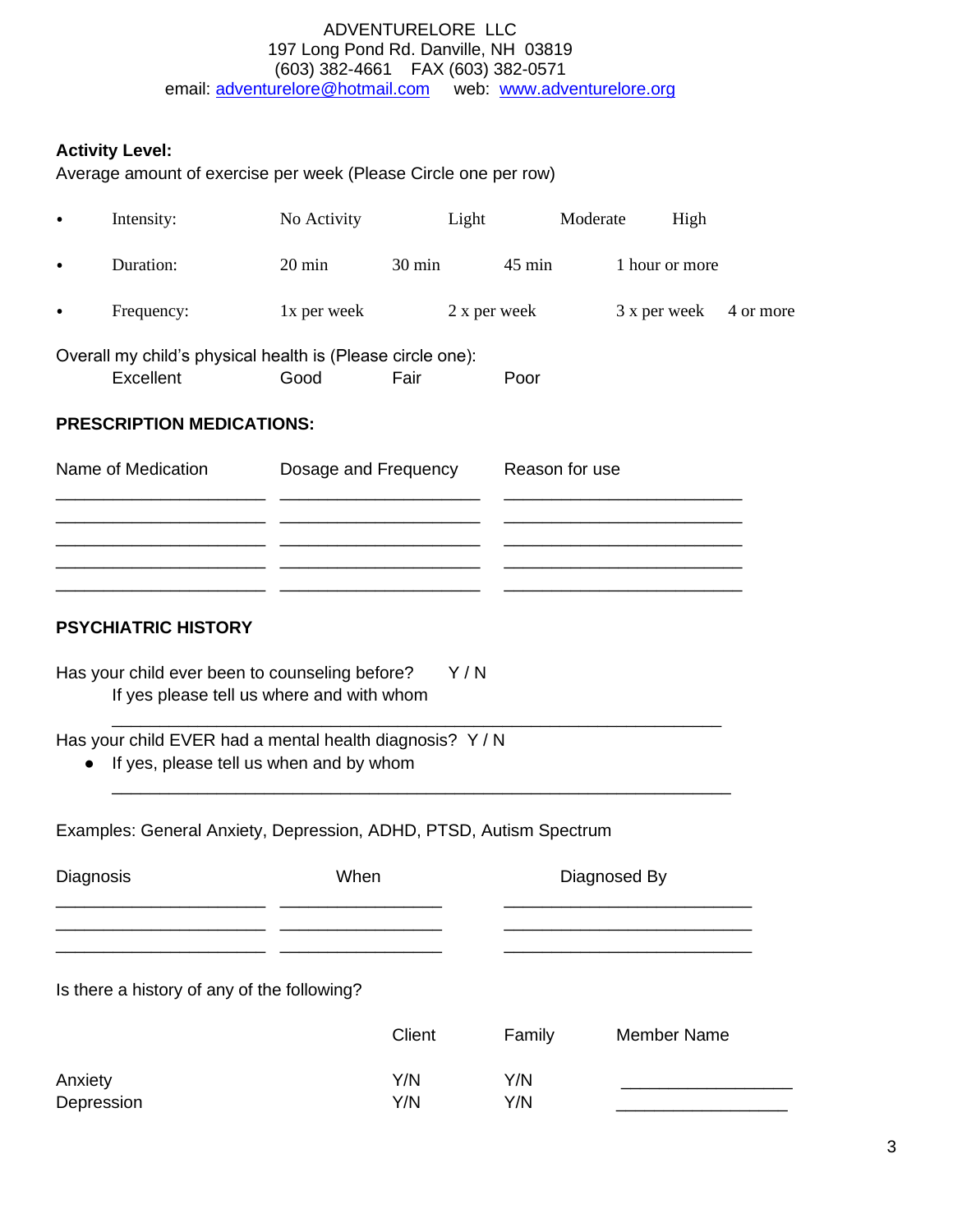| <b>Autism Spectrum</b>                   | Y/N | Y/N |  |
|------------------------------------------|-----|-----|--|
| Attention deficit hyperactivity disorder | Y/N | Y/N |  |
| <b>Obsessive Compulsive Disorder</b>     | Y/N | Y/N |  |
| Significant defiant behavior at home     | Y/N | Y/N |  |
| Significant defiant behavior at school   | Y/N | Y/N |  |
| <b>Cognitive Problems</b>                | Y/N | Y/N |  |
| <b>Hallucinations</b>                    | Y/N | Y/N |  |
| <b>Delusions</b>                         | Y/N | Y/N |  |
| Significant Grief / Bereavement          | Y/N | Y/N |  |
| <b>Mood Swings</b>                       | Y/N | Y/N |  |
| Somatic problems                         | Y/N | Y/N |  |
| Sensory sensitivity (sound, light, feel) | Y/N | Y/N |  |
| Self-harm                                | Y/N | Y/N |  |
| Suicidal Ideation or attempts            | Y/N | Y/N |  |
| High risk behaviors                      | Y/N | Y/N |  |

If you answered YES to any of the above please elaborate:

# **EDUCATION INFORMATION / HISTORY**

Current School: \_\_\_\_\_\_\_\_\_\_\_\_\_\_\_\_\_\_\_\_\_\_\_\_\_\_\_\_\_\_\_\_\_\_\_\_\_\_\_\_\_ School Address: \_\_\_\_\_\_\_\_\_\_\_\_\_\_\_\_\_\_\_\_\_\_\_\_\_\_\_\_\_\_\_\_\_\_\_\_\_\_\_\_\_ School Phone #: \_\_\_\_\_\_\_\_\_\_\_\_\_\_\_\_\_\_\_\_\_\_\_\_\_\_\_\_\_\_\_\_\_\_\_\_\_\_\_\_\_ Current Grade: \_\_\_\_\_\_\_ Contact person at school (If it applies to your child) Example: School counselor name, special education case manager name

Does your child receive accommodations at school such as a 504 plan or an Individual Education Plan (IEP)? Y/N

\_\_\_\_\_\_\_\_\_\_\_\_\_\_\_\_\_\_\_\_\_\_\_\_\_\_\_\_\_\_\_\_\_\_\_\_\_\_\_\_\_\_\_\_\_\_\_\_\_\_\_\_\_\_\_\_\_\_\_\_\_\_\_\_\_\_\_\_\_\_\_\_\_\_\_\_

\_\_\_\_\_\_\_\_\_\_\_\_\_\_\_\_\_\_\_\_\_\_\_\_\_\_\_\_\_\_\_\_\_\_\_\_\_\_\_\_\_\_\_\_\_\_\_\_\_\_\_\_\_\_\_\_\_\_\_\_\_\_\_\_\_\_\_\_\_\_\_\_\_\_\_\_\_\_\_\_\_\_\_\_\_\_\_\_ \_\_\_\_\_\_\_\_\_\_\_\_\_\_\_\_\_\_\_\_\_\_\_\_\_\_\_\_\_\_\_\_\_\_\_\_\_\_\_\_\_\_\_\_\_\_\_\_\_\_\_\_\_\_\_\_\_\_\_\_\_\_\_\_\_\_\_\_\_\_\_\_\_\_\_\_\_\_\_\_\_\_\_\_\_\_\_\_ \_\_\_\_\_\_\_\_\_\_\_\_\_\_\_\_\_\_\_\_\_\_\_\_\_\_\_\_\_\_\_\_\_\_\_\_\_\_\_\_\_\_\_\_\_\_\_\_\_\_\_\_\_\_\_\_\_\_\_\_\_\_\_\_\_\_\_\_\_\_\_\_\_\_\_\_\_\_\_\_\_\_\_\_\_\_\_

| Code: | Year | Age | Grade |
|-------|------|-----|-------|
|       |      |     |       |
|       |      |     |       |
|       |      |     |       |

\_\_\_\_\_\_\_\_\_\_\_\_\_\_\_\_\_\_\_\_\_\_\_\_\_\_\_\_\_\_\_\_\_\_\_\_\_\_\_\_\_\_\_\_\_\_\_\_\_\_\_\_\_\_\_\_\_\_\_\_\_\_\_\_\_\_\_\_ \_\_\_\_\_\_\_\_\_\_\_\_\_\_\_\_\_\_\_\_\_\_\_\_\_\_\_\_\_\_\_\_\_\_\_\_\_\_\_\_\_\_\_\_\_\_\_\_\_\_\_\_\_\_\_\_\_\_\_\_\_\_\_\_\_\_\_\_

Does your child receive special education services? If so please list those services below Examples: Para professional support (group or one to one), smaller classroom environment, access to counseling, OT, or PT, etc.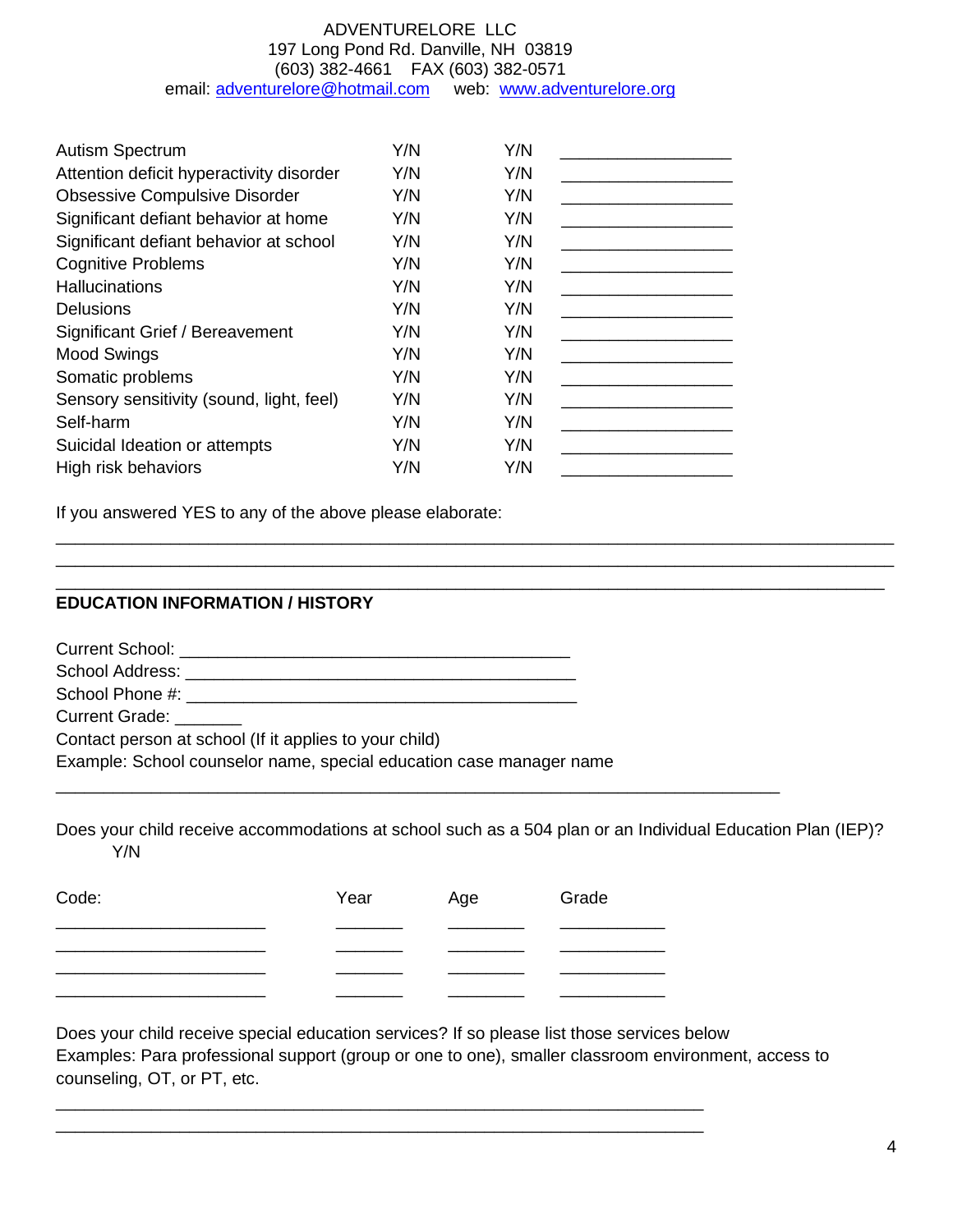How would you describe your child's academic achievement?

How would you describe your child's ability to focus on work tasks in class?

How would you describe your child's ability to successfully socialize and make friends at school?

Does your child display any behavioral difficulties in the school setting? Please explain

Please share your child's interests expression of the state of the state of the state of the state of the state of the state of the state of the state of the state of the state of the state of the state of the state of the

Strengths: <u>www.community.community.community.community.community.com</u>

Is your child involved in the community or afterschool programs?

Please tell us about any significant relationships and the impact it has on your child. Examples can be: Relatives, family members, mentors, friends, significant others, teachers, coaches, etc.

Does your child have any significant behavioral issues at home or in the community?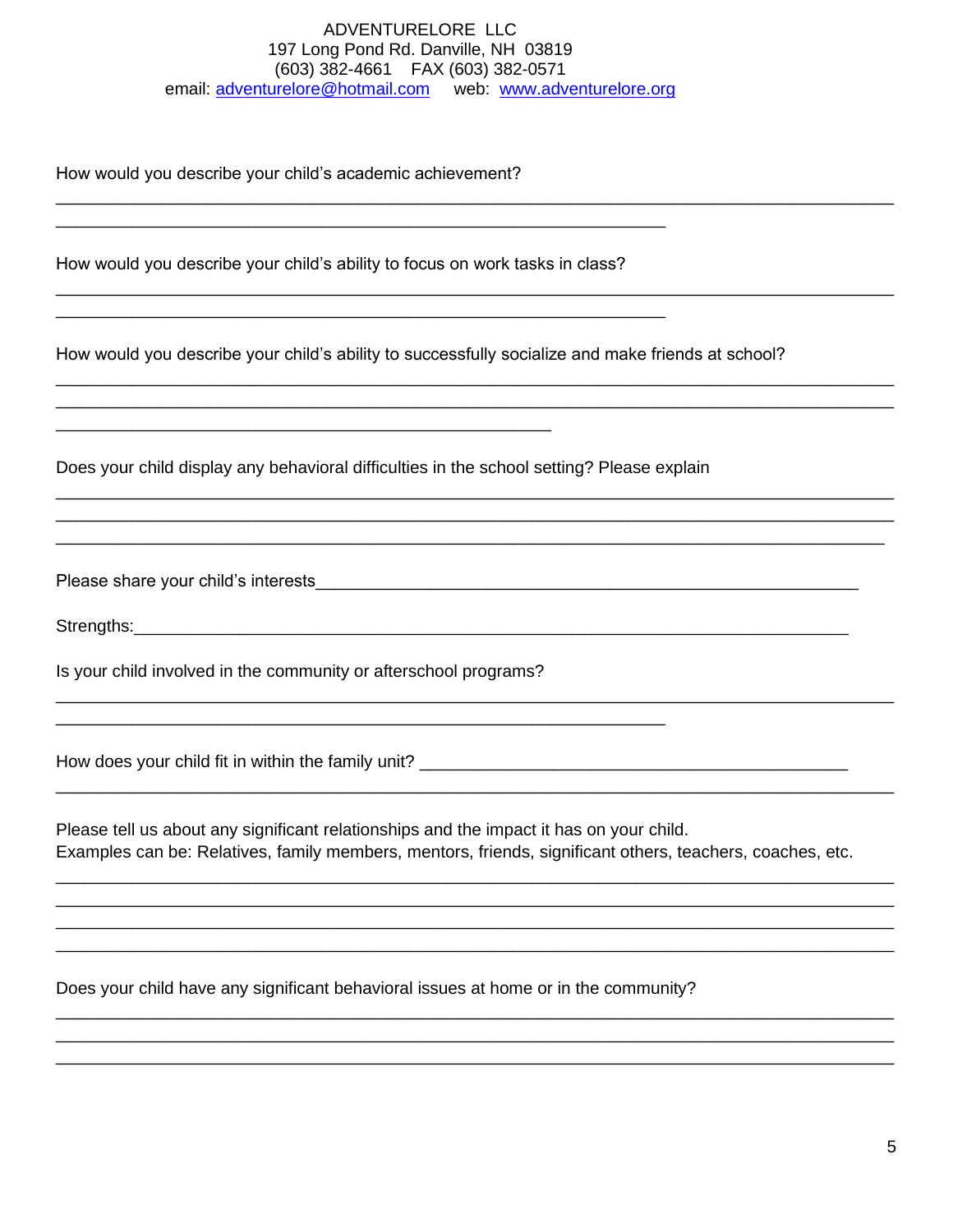Please list any community resources your child is connected with:

Examples: Vocational Rehabilitation, Community Crossroads, Moore Center, Family Strength, Easter Seals, Boys & Girls Club, Big Brother Programs, etc.

In your family, who does your child have the closest relationship with?

What does your child value the most?

Does your child have any goals (big or small)?

Please tell us what your expected outcomes are from our counseling services here at Adventurelore.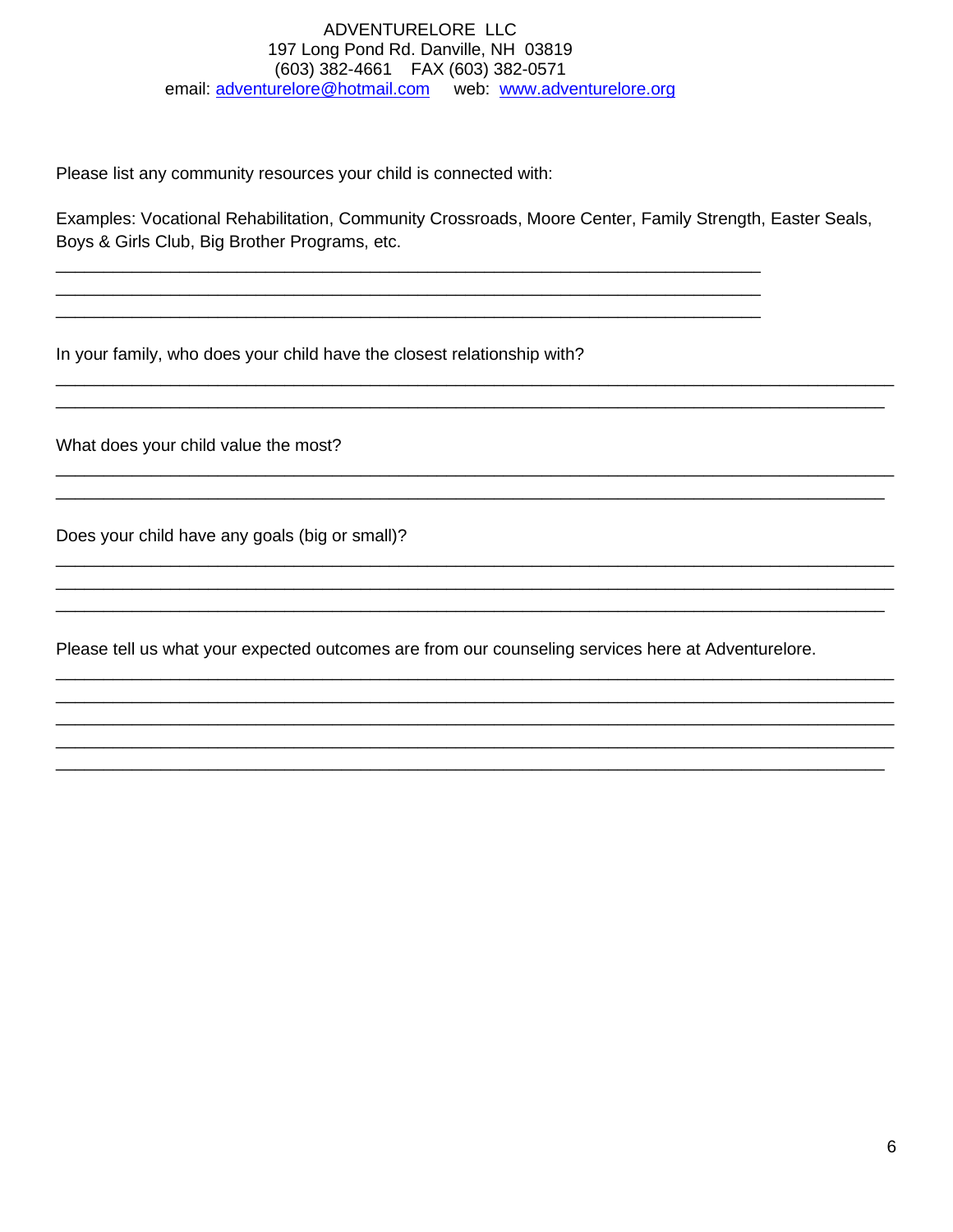# Acknowledgment of Risk and Liability Release Form

Adventurelore, LLC is extremely proud of our safety record. We encourage parents and participants to discuss any safety concerns with us. We bring together a carefully selected, trained and experienced staff to provide quality programs. Safety is of paramount importance. However, despite our best capabilities, the possibility of an accident does exist and it is impossible to guarantee that injury will not occur. Therefore, as a condition of acceptance and participation in our program, we ask that you read and sign this form.

In consideration of the services of Adventurelore, LLC (including all counseling components), its agents, owners, officers, employees, sub-contracted members and all persons or entities acting in any capacity on its behalf, I agree to release and discharge Adventurelore, LLC on behalf of myself, my heirs, assigns, personal representative and estate as follows:

- 1. I understand and acknowledge the activity my child will engage in bears known and unanticipated risks that could result in injury, illness, disease, emotional distress, death, and/or damage to third parties. The following describe some, but not all risks of injury and/or damage as a result of hiking, canoeing, kayaking, sailing , water skiing, camping, bouldering, rock climbing, fishing, wrestling, trampoline use, ropes course, rappelling, bicycling, swimming, boating, white water rafting, games and activities. (Note: your child's participation may not include all of these mentioned activities. In order to insure safety, we reserve the right to alter program formats due to weather and/or other unforeseen circumstances.)
- 2. I agree to accept all risks existing in our activities. My child's participation is purely voluntary, not forced.
- 3. I agree to hold harmless, release, forever discharge and indemnify Adventurelore, LLC, its agents, owners, officers, employees, sub-contracted members and all persons or entities acting in any capacity on its behalf, from any and all claims, demands, liability and/or actions that may occur with my child's participation in activities including those allegedly attributed to the negligent acts or omissions of Adventurelore, LLC.
- 4. Should Adventurelore, LLC or anyone acting on its behalf be required to incur attorney's fees and costs to enforce this agreement, I agree to indemnify and reimburse them for such fees and costs.
- 5. I certify my child has health, accident and liability insurance to cover any bodily injury or property damage caused while participating in your program. I agree to bear the costs of such damage or injury.
- 6. I fully understand and acknowledge this agreement includes but is not limited to any bodily injury or property damage that is sustained on or in connections with the use of any premises, property or real estate owned or leased in whole or in part by Adventurelore, LLC.
- 7. By signing this document, I acknowledge that if anyone is hurt or property is damaged during my child's participation in this program, I will have no right to make a claim or file a lawsuit against Adventurelore, LLC, its agents, owners, officers, employees, sub-contracted members, or any other person or entity acting in any capacity on its behalf even if they negligently cause such injury or damage.
- 8. I hereby consent to the authorization of medical treatment by an employee of Adventurelore, LLC if I am unable to be reached in case of emergency.

My signature indicates I have read, understand and agree to its terms, and hereby give my child permission to participate in said programs of Adventurelore, LLC.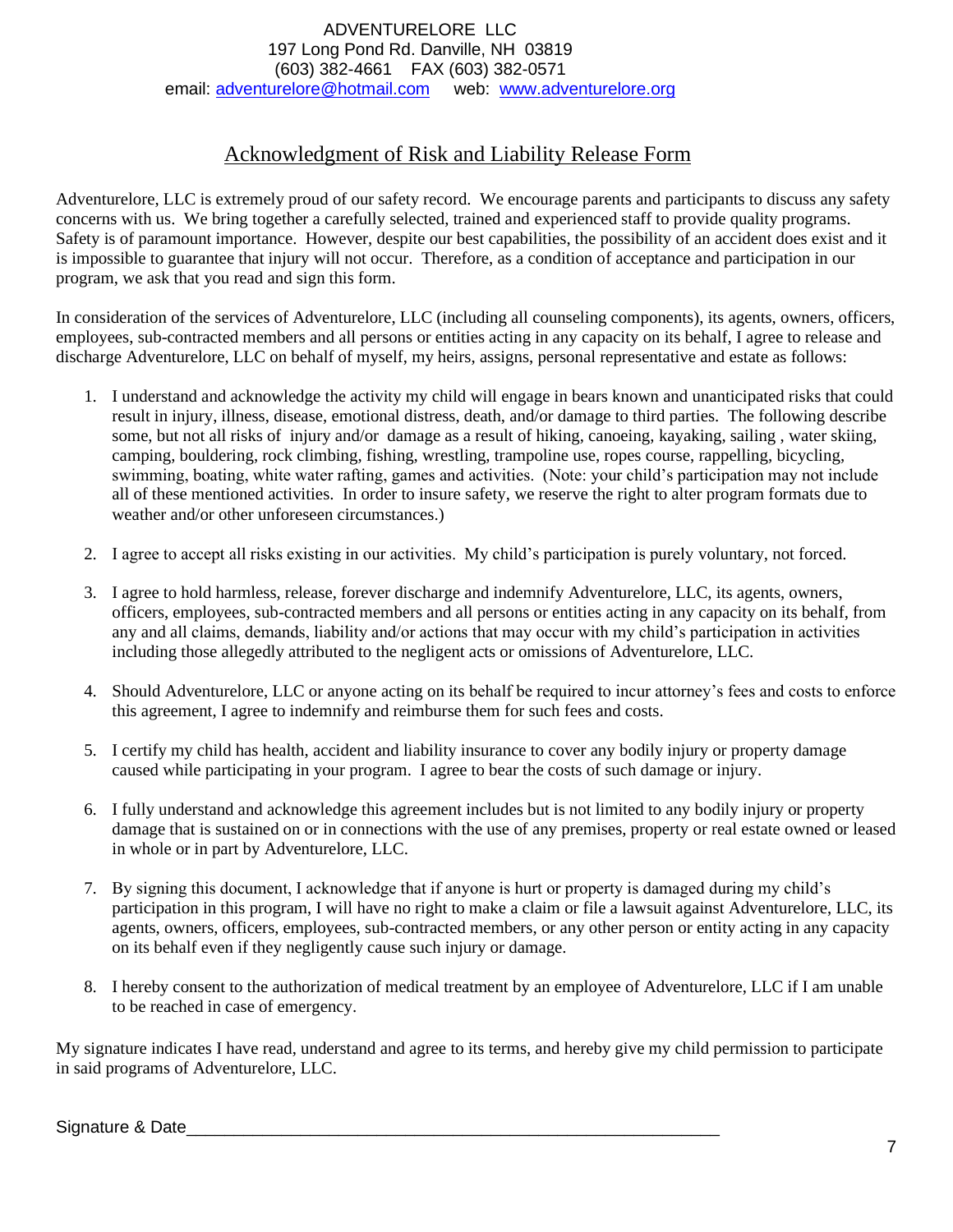### **APPOINTMENTS**

Appointments are scheduled afternoons Monday – Thursday. Please call our office 603-382-4661. We send reminders for all appointments.

# **CANCELLATION POLICY**

24 hour advance notice is required for all cancellations/rescheduling. Please know we send out 2 appointment reminders prior to scheduled appointment. You have the option to respond/cancel if the appointment needs to be changed. We realize that sometimes children get till and may be sent home from school. For the first late cancellation due to this, there is no charge. For a second missed appointment, you are responsible for  $\frac{1}{2}$  of the counseling rate. For a third missed, you are responsible for the full hourly rate. We do our best to help out. If we can fill the cancellation, you will not be charged.

## **PAYMENT POLICY**

Counseling sessions are \$135 per hour, payable at each session. We accept checks, health savings debit cards and major credit cards. Further counseling appointments will not be scheduled unless payment is received.

## **INSURANCE**

We do not direct bill insurance companies. We will gladly provide a paid receipt for you to submit to your insurance company.

## **PHONE CALLS**

Situations arise where a phone call may be the best way to address an issue. For phone calls, our same counseling rate applies prorated per 15 minute increments.

### **SCHOOL MEETINGS / PROFESSIONAL VISITS**

We are happy to provide this service in order to provide the best therapeutic direction for your child. The fee is the same as our counseling rate which includes meeting preparation, attendance and travel time.

### **WRITTEN REPORTS / CONSULTATIONS**

Preparation of reports, letters and treatment requests will be charged at the counseling rate.

### **REFERRALS**

We have excellent contacts for psychiatry and psychological testing. Please ask!

### **CRISIS**

If an emergency crisis occurs, **always call 911.** We will assist you as promptly as possible however we are not an emergency service. We strive to provide you with necessary services including the comforts of a phone call, giving educational information, or connecting you to other resources you or your family may need at critical moments.

I understand and agree to the above Adventurelore policies.